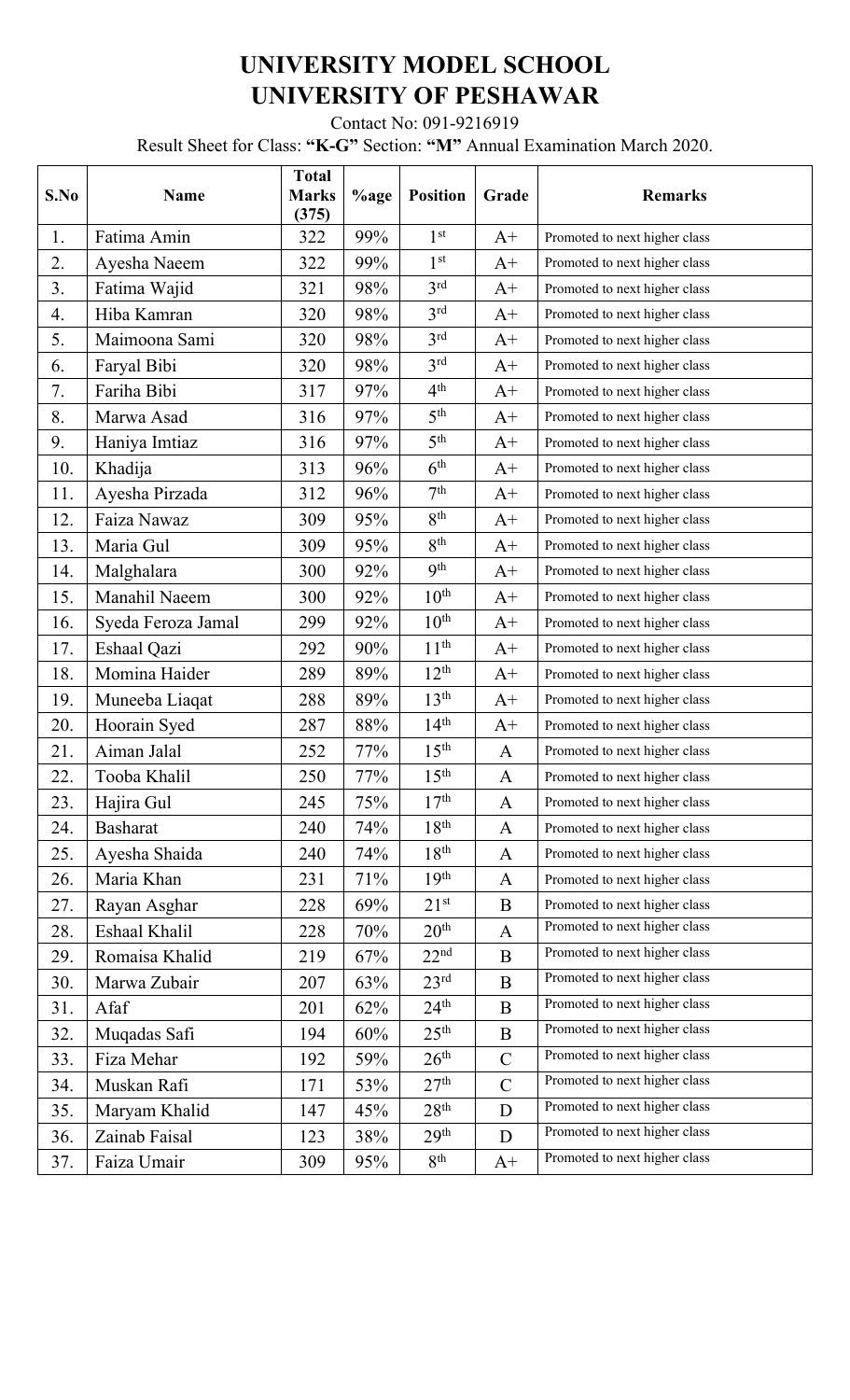## **UNIVERSITY MODEL SCHOOL UNIVERSITY OF PESHAWAR**

Contact No: 091-9216919

Result Sheet for Class: **"K-G"** Section: **"O"** Annual Examination March 2020.

| S.No | <b>Name</b>     | <b>Total</b><br><b>Marks</b><br>(375)                       | %age | <b>Position</b>  | Grade        | <b>Remarks</b>                                         |  |
|------|-----------------|-------------------------------------------------------------|------|------------------|--------------|--------------------------------------------------------|--|
| 1.   | Fatima Kamran   | 322                                                         | 99%  | 1 <sup>st</sup>  | $A+$         | Promoted to next higher class                          |  |
| 2.   | Kashaf          | 321                                                         | 99%  | 22 <sup>nd</sup> | $A+$         | Promoted to next higher class                          |  |
| 3.   | Alishba         | 321                                                         | 99%  | 22 <sup>nd</sup> | $A+$         | Promoted to next higher class                          |  |
| 4.   | Zarlal          | 320                                                         | 98%  | 4 <sup>th</sup>  | $A+$         | Promoted to next higher class                          |  |
| 5.   | Fatima Raza     | 320                                                         | 98%  | 4 <sup>th</sup>  | $A+$         | Promoted to next higher class                          |  |
| 6.   | Aiman Falak Zeb | 319                                                         | 98%  | 6 <sup>th</sup>  | $A+$         | Promoted to next higher class                          |  |
| 7.   | Asma Gul        | 318                                                         | 98%  | 7 <sup>th</sup>  | $A+$         | Promoted to next higher class                          |  |
| 8.   | Bibi Soda       | 317                                                         | 98%  | 8 <sup>th</sup>  | $A+$         | Promoted to next higher class                          |  |
| 9.   | Maheen          | 316                                                         | 97%  | Q <sup>th</sup>  | $A+$         | Promoted to next higher class                          |  |
| 10.  | Ameema          | 311                                                         | 96%  | $10^{\rm th}$    | $A+$         | Promoted to next higher class                          |  |
| 11.  | Manahil         | 302                                                         | 93%  | 11 <sup>th</sup> | $A+$         | Promoted to next higher class                          |  |
| 12.  | Javeria         | 299                                                         | 92%  | $12^{th}$        | $A+$         | Promoted to next higher class                          |  |
| 13.  | Marwa           | 299                                                         | 92%  | $12^{\text{th}}$ | $A+$         | Promoted to next higher class                          |  |
| 14.  | Zunaira         | 296                                                         | 91%  | 14 <sup>th</sup> | $A+$         | Promoted to next higher class                          |  |
| 15.  | Eman            | 296                                                         | 91%  | 14 <sup>th</sup> | $A+$         | Promoted to next higher class                          |  |
| 16.  | Hira Jan        | 293                                                         | 90%  | $16^{\text{th}}$ | $A+$         | Promoted to next higher class                          |  |
| 17.  | Alishba Arif    | 293                                                         | 90%  | 16 <sup>th</sup> | $A+$         | Promoted to next higher class                          |  |
| 18.  | Ruhma           | 291                                                         | 90%  | 18 <sup>th</sup> | $A+$         | Promoted to next higher class                          |  |
| 19.  | Zainab          | 284                                                         | 87%  | 19 <sup>th</sup> | $A+$         | Promoted to next higher class                          |  |
| 20.  | Soha Ayaz       | 276                                                         | 85%  | 20 <sup>th</sup> | $A+$         | Promoted to next higher class                          |  |
| 21.  | Ajwa            | 275                                                         | 85%  | $21^{st}$        | $A+$         | Promoted to next higher class                          |  |
| 22.  | Aiman Ishfaq    | 272                                                         | 84%  | 22 <sup>nd</sup> | A            | Promoted to next higher class                          |  |
| 23.  | Anoosha Abid    | 265                                                         | 82%  | 23 <sup>rd</sup> | $\mathbf{A}$ | Promoted to next higher class                          |  |
| 24.  | Wajeeha Moin    | 259                                                         | 80%  | $24^{\text{th}}$ | $A+$         | Promoted to next higher class                          |  |
| 25.  | Afsha           | 258                                                         | 79%  | 25 <sup>th</sup> | $\mathbf{A}$ | Promoted to next higher class                          |  |
| 26.  | Eshaal          | 248                                                         | 76%  | 26 <sup>th</sup> | $\mathbf{A}$ | Promoted to next higher class                          |  |
| 27.  | Haya            | 244                                                         | 75%  | 27 <sup>st</sup> | $\mathbf{A}$ | Promoted to next higher class                          |  |
| 28.  | Warda Gul       | 238                                                         | 73%  | 28 <sup>th</sup> | A            | Promoted to next higher class                          |  |
| 29.  | Faiqa Gul       | 232                                                         | 71%  | 29 <sup>th</sup> | A            | Promoted to next higher class                          |  |
| 30.  | Ayesha Anum     | 230                                                         | 71%  | 30 <sup>th</sup> | $\mathbf{A}$ | Promoted to next higher class                          |  |
| 31.  | Fatima Sarfaraz | 179                                                         | 55%  | 31 <sup>st</sup> | $\mathbf C$  | Promoted to next higher class                          |  |
| 32.  | Areeba          | 158                                                         | 49%  | 32 <sup>nd</sup> | D            | Promoted to next higher class                          |  |
| 33.  | Syeda Maryam    | Promoted on medical ground and on basis of previous result. |      |                  |              |                                                        |  |
| 34.  | Muskan          | 129                                                         |      |                  |              | (Failed in 3 subjects) Shall stay in the same<br>class |  |
| 35.  | Ruqqia          | 111                                                         |      |                  |              | (Failed in 4 subjects) Shall stay in the same<br>class |  |
| 36.  | Umama           | 111                                                         |      |                  |              | (Failed in 4 subjects) Shall stay in the same<br>class |  |